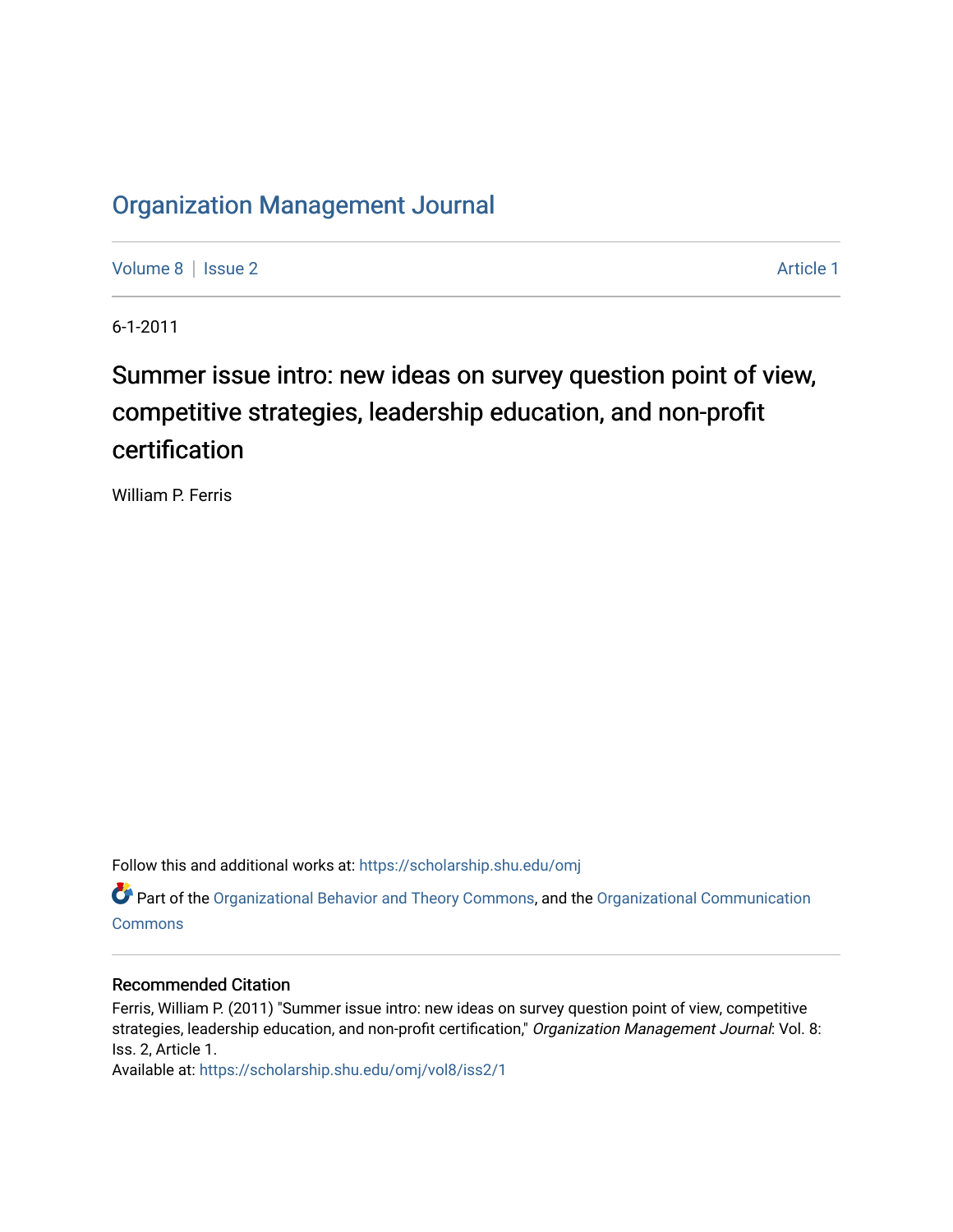# Summer issue intro: new ideas on survey question point of view, competitive strategies, leadership education, and non-profit certification

#### William P. Ferris

Editor-in-Chief

Organization Management Journal (2011) 8, 67–69. doi:10.1057/omj.2011.22



Organization Management Journal

Beginning with the Spring issue of 2012, readers of OMJ will be migrated to a new publisher's platform. Palgrave Macmillan will no longer be our publisher. Rest assured that all subscriptions and archival issues will be present on the new platform and that our new publisher will take just as good care of all individual and institutional subscribers or site licensees. Your passwords may change but your access will not. Furthermore, we expect that generally the same databases will support us as have done so with Palgrave. We expect to name our new publisher by the time of the next issue. If you have any questions about any of this, please e-mail me at bferris@wne.edu. Please also notice that our wnec domain for my address and our submissions address, now omj@wne.edu, have both lost their "c" because our host academic institution has become Western New England University (WNE) following unanimous approval of the Massachusetts Board of Higher Education. In sum, we have some institutional changes coming our way that should not affect OMJ substantively, but that will require our attention. In the meantime, let me get to the important matter of the articles in our summer issue.

This issue's initial article comes from the Current Empirical Research section. In "Interpreting Organizational Survey Results: A Critical Application of the Self-Serving Bias," by Hausdorf, Risavy, and Stanley, the authors contend that, in the employee surveys often brought by management or management-engaged consultants, an important bias can lurk in the formatting of the questions. If questions are focused on the respondent's behavior, answers may tend to be more positive than if they are focused on employees in general. For example, responses to a question like "In my job, I strive to do my best." can be expected to be more positive than "My work group is committed to doing quality work." Consequently, managers, usually the ones using the surveys to make organizational or managerial changes and improvements, can get a distorted view of what needs to be done based on the underlying self-serving bias of questions focused on the respondents' self-perception of behavior or desire to manage impressions. It is far too easy for respondents to knowingly or unknowingly engage in self-glorification or impression management strategies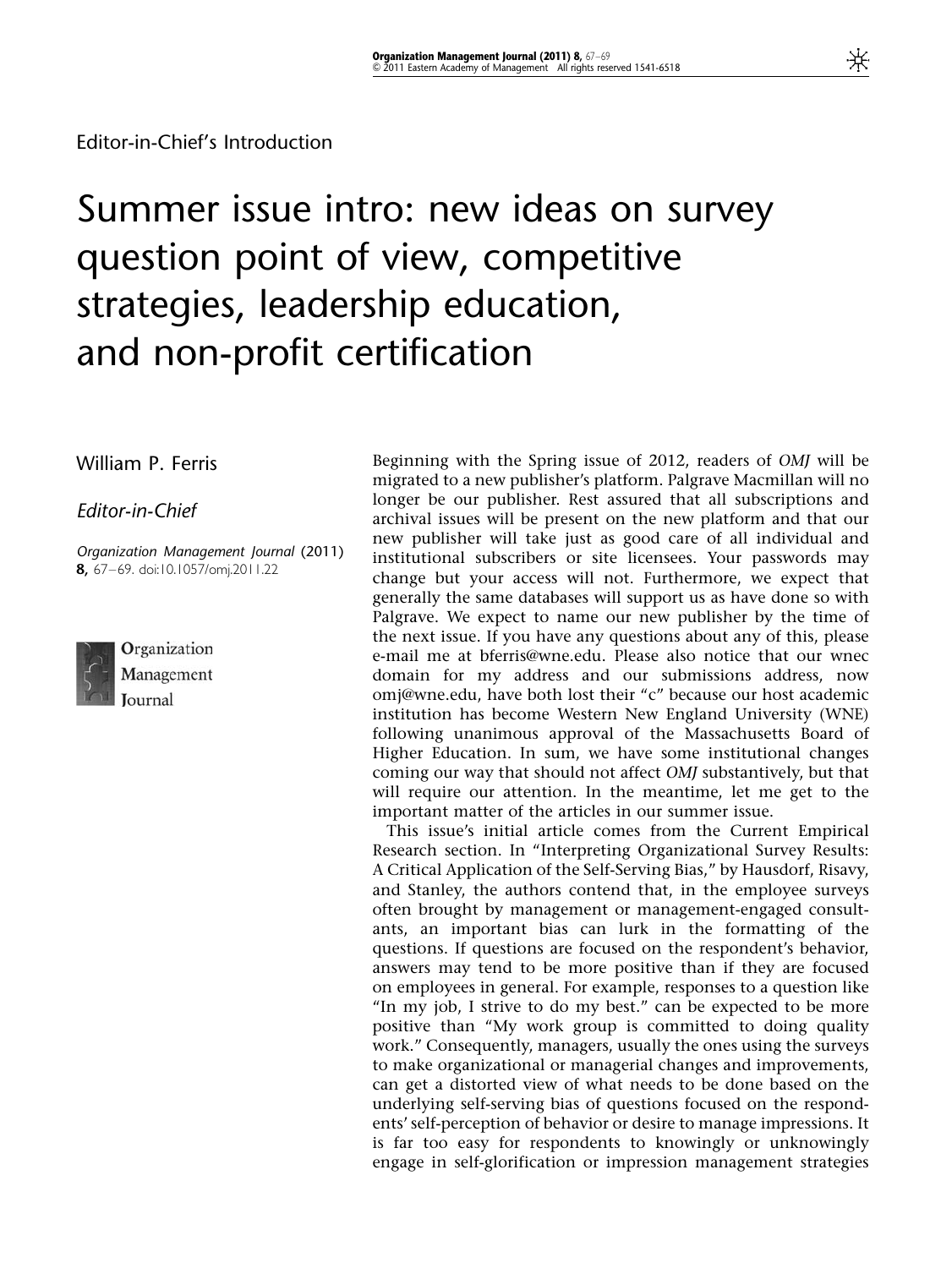when survey questions hit close to home. This article is well worth reading, as I think all OMJ readers are interested in how difficult it is to rely on empirical evidence to guide our understanding of human behavior in organizations, or in general, for that matter.

In the Emerging Conceptual Scholarship section, we have a stimulating piece entitled "A Multilevel Model of Market Contact: Competence Depletion and Punctuated Forbearance Hypotheses," by Thomas Will, who takes a macroscopic view of firm behavior in the area of multi-market contact (MMC). The question pits the "forbearance hyptothesis" – firms will better achieve long-term goals by colluding tacitly in one market on small things or in a smaller market in trade for forbearance on the part of their competitors in other markets – against the "distinctive competencies" or resource-based approach that firms do better in the long term by relying on their own inimitable and unique innovativeness and abilities to achieve long-term goals. In search of a dynamic, multi-level model of MMC will develop a new model with its own framework that is informed by economic and organizational evolution theories. Using the airline industry among other examples, he suggests that mutual forbearance may be necessary at the outset in MMC but that competition is inexorable so that firms must and will exploit their competence advantages. His framework rests on seven propositions in which he integrates parts of the forbearance approach, but in which the competence model plays more of a role by the time short-term performance turns into long-term performance. Implications for managers as well as future research are discussed.

In the Thinking & Learning section, Maxwell and Greenhalgh present "Images of Leadership: A New Exercise to Teach Leadership from a Social Constructivist Approach," in which they describe their approach in teaching leadership in a very large course of undergraduates at The Wharton School over the past decade. On a website set up for their use, their students have collected over 5000 images depicting student-held beliefs of leadership over the years. In groups of 10 at the outset of the course, students select an image representative of their beliefs about leadership and begin a courselong process of tagging the image with keywords that embody their beliefs. As they read theories of leadership in the course, they continue a process of tagging and re-tagging. In this way, students' ideas are given credence (social constructivist theory of leadership, in which objective accounts of observers normatively become the theory) while students are encouraged to modify their theories throughout the course as they read articles describing extant leadership theories from the literature. The authors point out that their approach does not rely on the existence of a website, but only on the ability of students to select images and share them with their classmates. This is a fascinating approach to teaching leadership that gives student ideas a great deal of respect, and I think readers may be encouraged to try it for themselves.

This issue's article from the Linking Theory & Practice section, "Accreditation and Certification in the Nonprofit Sector: Organizational and Economic Implications," by Slatten, Guidry, and Austin, presents the argument for why non-profit organizations can benefit from the certification and accreditation processes, nationally and internationally. Using institutional and agency theories, they discuss how non-profits from museums to churches to day-care centers to universities to food and health providers can gain credibility as well as more donor resources by subjecting themselves to an accreditation process. This article analogizes from the profit sector's use of ISO standards and presents a cogent and reasoned academic argument, which should be of interest to members and participants involved heavily in non-profit sectors.

Finally, we present two reviews of recently published books in our Reviews & Research of Note section. Blogs, wikis, podcasts, and other powerful Web tools for classrooms (2010) by Will Richardson is reviewed by Keith Hamon. This book describes a number of information technologies that can be used by educators from all levels – from K-12 to university to corporate classrooms. The second book reviewed is a textbook entitled, Organizational Behavior and Work: A Critical Introduction (2010) by Fiona M. Wilson and reviewed by Sambhavi Lakshminarayanan. This is a textbook outside the norm of those usually used in that it adopts a critical management studies approach critiquing each of the management theories usually presented in our organizational behavior texts.

Before I close, I would like to mention that we have three recently appointed new co-editors here at the journal. Craig Seal of California State University San Bernardino (California, USA) joins Donncha Kavanagh as a co-editor of Emerging Conceptual Scholarship. Joel Harmon of Fairleigh Dickinson University (New Jersey, USA) replaces